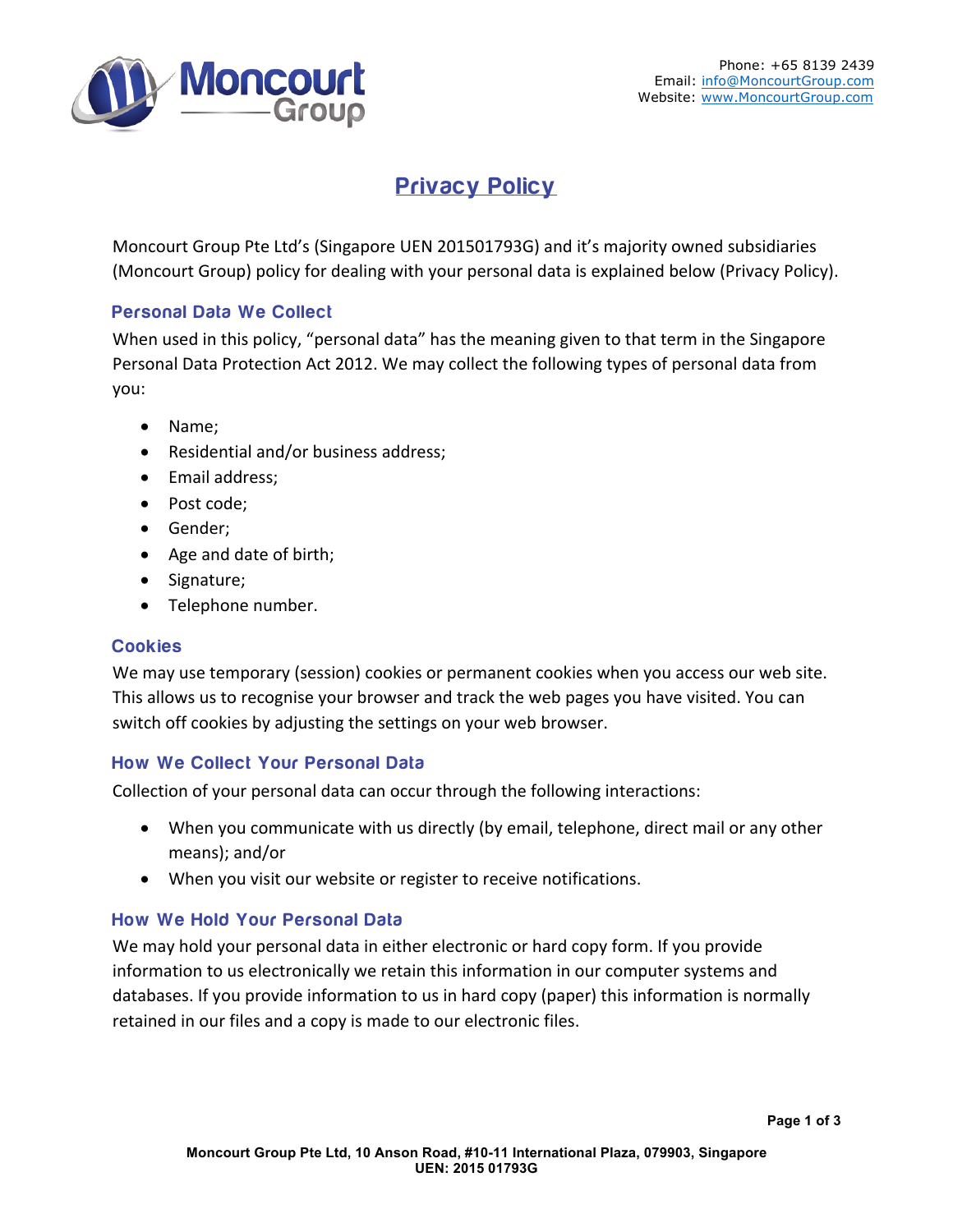

## **Security**

We use industry standard security measures to safeguard and protect your personal data. If we are unable to collect your personal data, some or all of the following may occur:

- We may be unable to provide services to you;
- We may be unable to communicate with you to provide information about services that you have procured from us, or may intend to procure in the future;
- We may be unable to tailor the content of our marketing communications to suit your preferences;
- Your experience when interacting with us may be delayed or not as efficient as you may expect.

#### Purpose Of Collection Of Your Personal Data

We collect your personal data so that we can carry out the following actions ("Purpose"):

- To provide you with services and information that you have requested from us;
- To communicate with you, including about services and events which might interest you;
- To answer your questions and provide you with information or advice;
- To create accounts, tax invoices or receipts;
- Provide your personal data to third parties that assist us in providing services you have requested;
- To consider and respond to complaints made by you;
- To comply with laws or regulations or to comply with any directions given by regulators or authorities.

#### Disclosure Of Your Personal Data

Your personal data may be disclosed in connection with any Purpose to any of the following:

- Our employees, contractors or service providers, to the extent reasonably necessary to fulfil our obligations to you;
- Our business advisors, including lawyers, accountants or other professional service providers, to the extent reasonably required;
- Suppliers and other third parties with whom we have commercial relationships, for business, payment processing, marketing and related purposes;
- If required by law, to any person authorised by such law.

Your personal data will not be shared, sold, rented or disclosed other than as described in this Privacy Policy.